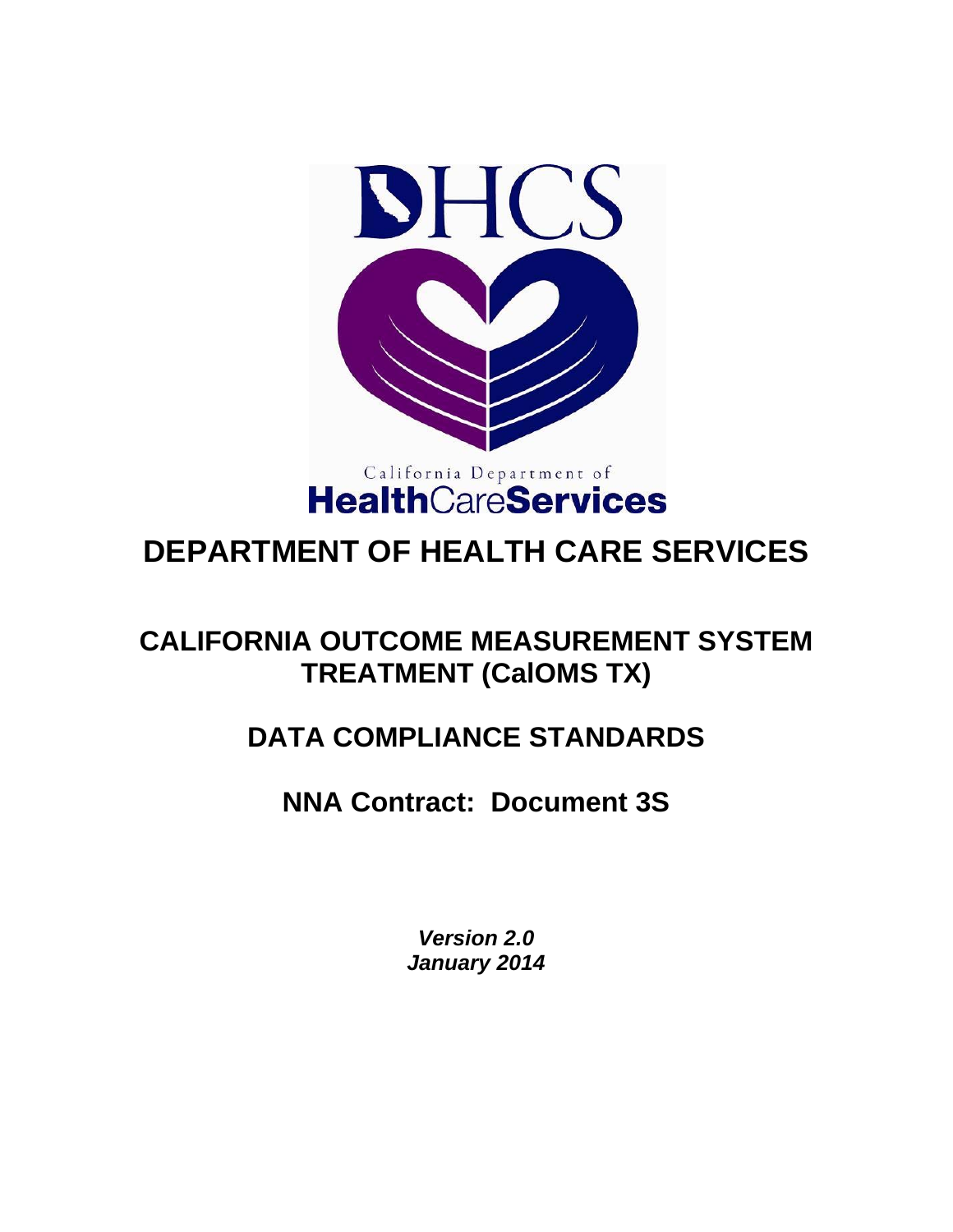## **CalOMS Tx Data Compliance Standards**

The Department of Health Care Services (DHCS) has established the following data compliance standards for California Outcomes Measurement System –Treatment (CalOMS Tx) reporting. These data standards are intended to provide counties, their providers and direct providers with clear direction on submitting complete and accurate CalOMS Tx data in a timely manner.

Compliance with these data standards will help DHCS more effectively achieve the CalOMS treatment (CalOMS Tx) data collection and outcomes measurement objectives, including:

- Effectively manage and improve the provision of treatment services provided to SUD clients at the State, county and provider levels.
- Meet federal and State reporting requirements, including reporting obligations to other State agencies.
- Report to the Administration, Legislature, federal government, county boards of supervisors, provider boards of directors and other third-party payers information regarding the effectiveness of SUD programs in California.

### **Timeliness of Data**

#### **Standard: Counties and direct providers shall submit CalOMS Tx data to DHCS within 45 days after the end of the report month.**

- CalOMS Tx data is due to DHCS by the 15th of each month, or approximately within 45 days of the report month.
- Counties and direct providers may submit their monthly CalOMS Tx data as soon as it is available, or at any time during the report month (the calendar month in which the admissions, discharges or annual updates occur).
- Counties and direct providers may submit their CalOMS Tx data in one or more batch files, as frequently as best fits their business processes.

**Standard: Counties and direct providers shall correct those records identified in the CalOMS Tx Error and Submission Details Report and resubmit the corrected CalOMS Tx data to DHCS within 75 days following the end of the original report month.** 

**Standard: Total late submissions or re-submissions shall not exceed five percent (5%) for any report month.**